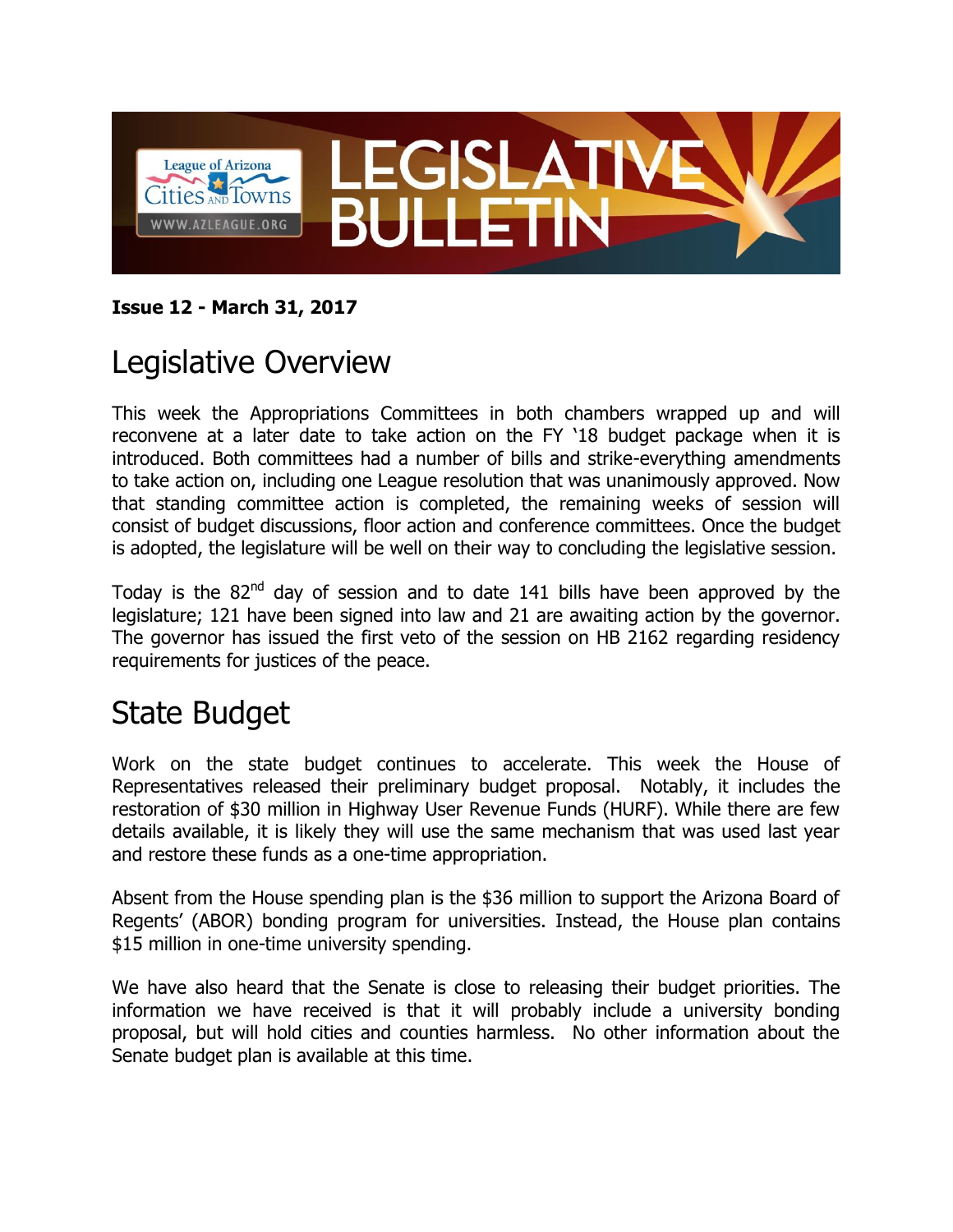This is good news for the moment. However, we know this is just the start of negotiations and the provisions related to the ABOR bonding proposal will continue to change.

We have told legislators that we will strongly oppose this proposal as long as it takes shared revenues. If the state legislature determines this is a policy they want to pursue, there are a number of ways to provide the universities with a stable funding mechanism without undermining our transaction privilege tax and shared revenue systems or undermining the appropriations process.

Please continue to contact your legislators to express your concerns about this issue.

#### CALL TO ACTION – Wastewater Fees

Two weeks ago the House Local and International Affairs Committee approved SB 1430 municipalities; wastewater fees; vacant land, sponsored by Senator David Farnsworth, R-Mesa, LD 16. A strike-everything amendment was adopted in the Senate, sponsored by Senator Warren Petersen, R-Gilbert, LD 12, that would prohibit cities and towns from charging vacant land owners a standby fee to recover the cost of maintaining and repairing sewer infrastructure available to the property and repaying outstanding bonds. As a result, this will require cities and towns to restructure existing debt obligations incurred to construct wastewater facilities and force some property owners to pay for sewer capacity and infrastructure available to and on behalf of undeveloped property owners that are receiving benefits from the availability of wastewater infrastructure.

Shifting the cost of infrastructure maintenance and debt obligations to other customers is patently inequitable and will significantly increase utility bills paid by some citizens. Please call your representatives and ask them to vote **NO** on SB 1430.

## Bonding Legislation

A League-supported bill sponsored by Rep. Jill Norgaard, R-Phoenix, LD 18 unanimously passed both chambers of the legislature and this week was signed by the governor. HB 2452 bonding; amortized premium; segregated fund makes clarifying changes to the general obligation bonds statutes for cities and towns and other political subdivisions.

As a result of Rep. Norgaard's efforts to champion this important change to statute, bond-rating agencies, such as Moody's, Standard & Poor's and Fitch ratings services, have indicated that our local governments may realize an upgrade in their bond ratings because of these clarifications and this will lead to lower costs to property taxpayers.

Please reach out to Rep. Norgaard and thank her for all of her hard work to support local government.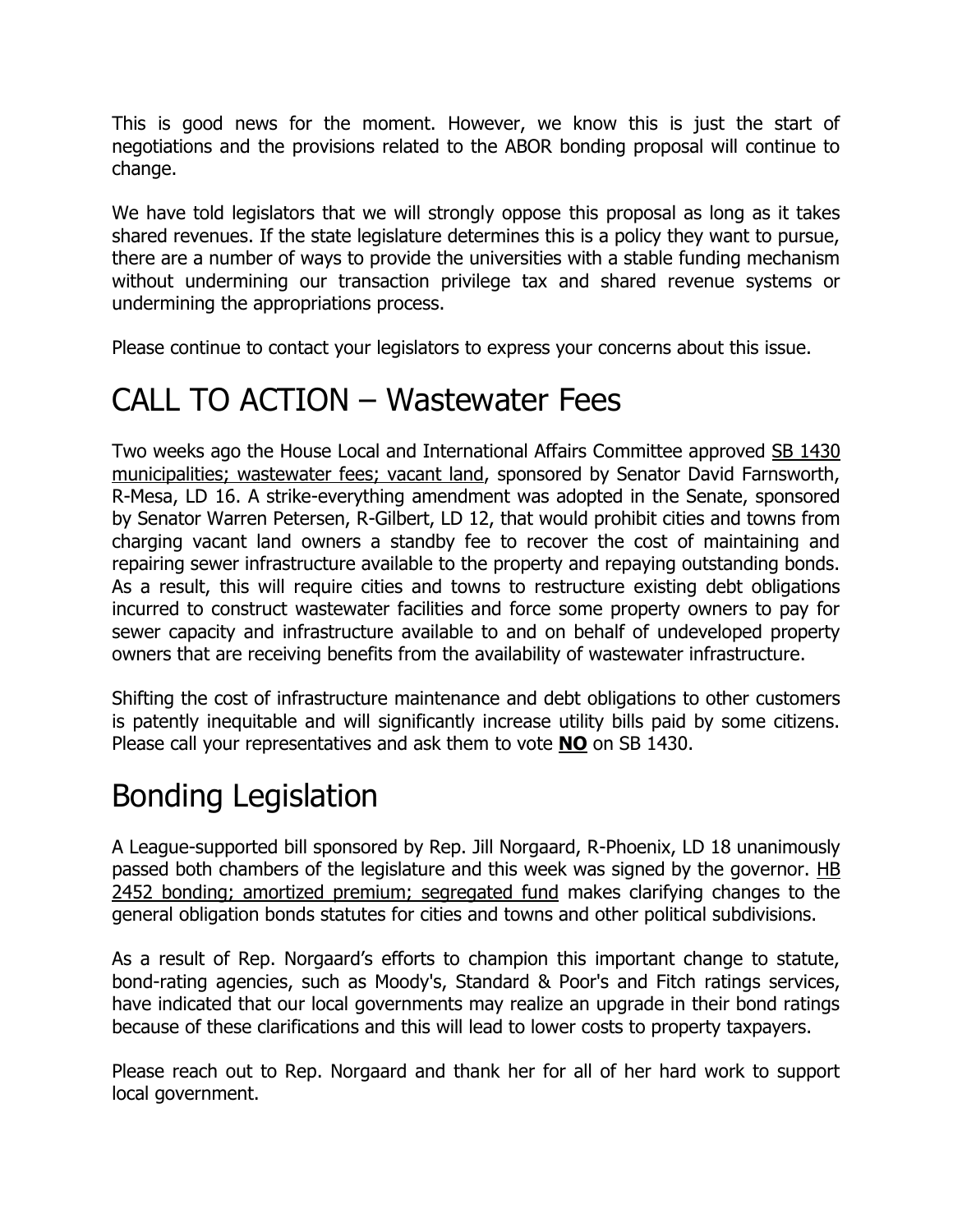## Detention and Retention Basins

The last bill of the session to be heard in a standing committee was a League resolution regarding detention and retention basins. The House Appropriations Committee adopted a strike-everything amendment to **SB 1161 S/E** retention basin; improvement district, sponsored by Senator Sonny Borrelli, R-Lake Havasu City, LD 5. Representative Don Shooter, R-Yuma, LD 13, sponsored the amendment that allows for improvement district funds to be used for maintenance, improvement and repair costs for retention and detention basins.

The bill will provide a uniform process to more fairly distribute the perpetual maintenance costs of these flood control basins, provide long-term cumulative savings, and facilitate ease of payment for homeowners. The League appreciates the support of Rep. Shooter and Sen. Borrelli to provide a long-term solution for funding the maintenance and improvements of this critical infrastructure.

# Fire Safety

After municipalities and counties expressed significant concerns about SB 1329 fire flow requirements; rural applicability, sponsored by Sen. Sylvia Allen, R-Snowflake, LD 6, stakeholders were invited to a meeting on Thursday. SB 1329 would allow developers to apply to the state, a county, a fire district, or a municipality for a complete waiver of the water flow requirements in the fire code. After the stakeholder group discussed the bill and was unable to find consensus, Sen. Allen agreed to hold the bill and work on the issue during the interim.

The League appreciates the sponsor's willingness to allow more time for the issue to be thoroughly vetted and looks forward to working on this issue going forward to ensure that any changes meant to facilitate development in rural Arizona do not endanger public safety.

## Occupational Licensing (Update)

HB 2419 S/E: municipal and county occupational licenses, which was offered as a strike-everything amendment sponsored by Sen. Steve Smith, R-Maricopa, LD 11, was held this week in Republican Caucus after several members in the majority caucus expressed concerns. The bill as amended locks in all existing occupational licensing and fees at the local level, and preempts local bodies from adopting any new occupational licenses going forward.

Just one of the many problems with the bill is that it would create a disparity between communities that currently license an occupation and other communities that would be